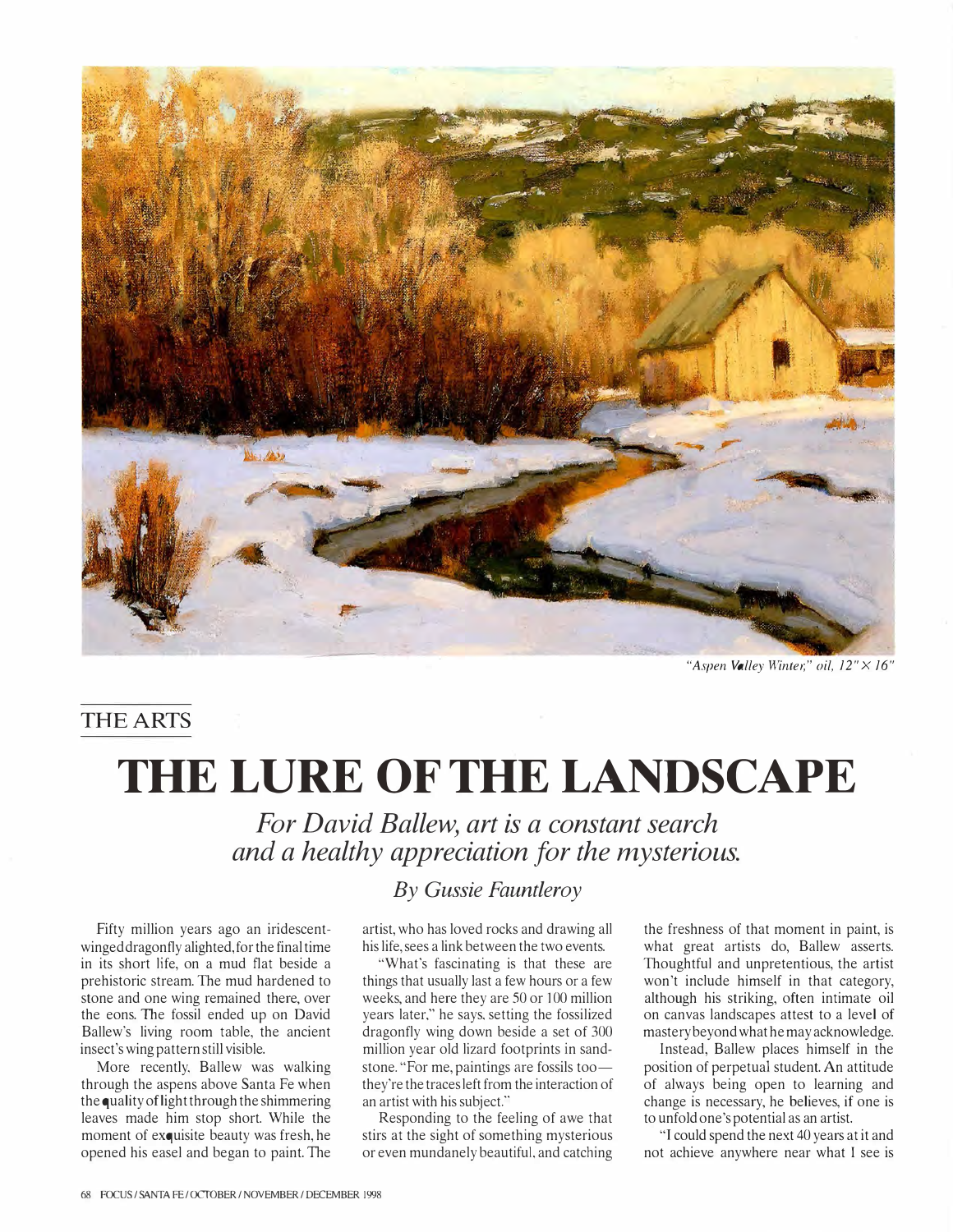

"Summer Evening Badlands''. oil, 22" x 28"

"For me, paintings are fossils toothey're the traces left from the interaction of an artist with his subject. "



"Winter Morning Moon", oil, 14" x 18"

beyond what he may acknowledge.

Instead, Ballew places himself in the position of perpetual student. An attitude of always being open to learning and change is necessary, he believes, if one is to unfold one's potential as an artist.

"I could spend the next 40 years at it and not achieve anywhere near what I see is possible," Ballew remarks of his painting. "A Sufi teacher once said that the purpose of life is like the horizon: when you reach the point you've been aiming for, a whole new vista opens up."

Ballew constantly refines his skills through disciplined dedication, generally spending six days a week at the easel. For small paintings he works plein-air, aiming for the vitality and authenticity that comes with being on location. On larger pieces he works in the studio, but quickly. Otherwise, he notes, the clear energy of the initial gesture gets bogged down in the reworking of details.

As he talks, Ballew sprinkles his conversation liberally with the words of other artists, poets, philosophers, and spiritual teachers. Many have walked the path on which he finds himself, and spoken of what they've learned in ways that resonate deeply with his own experience.

"If you want to know the road up the mountain, you must ask the man who goes back and forth on it," he offers, smiling, quoting a Buddhist text.

For the same reasons, Ballew spends as much time as possible with artists whose work he greatly admires, including Irby Brown, George Carlson, Michael Lynch, Mark Daily, and Ned Jacob. His teachers stretch back in time as well, through a long lineage of painters whose works fill the books on his shelves.

One of the most important things he can learn from other artists, he believes, is not a formula for putting down paint, but a way of seeing. His goal is a deeper, clearer vision, which he conceives as the first and most important step toward true artistic expression.

Clear vision in life is also a personal goal of the artist, who has spent many years studying a variety of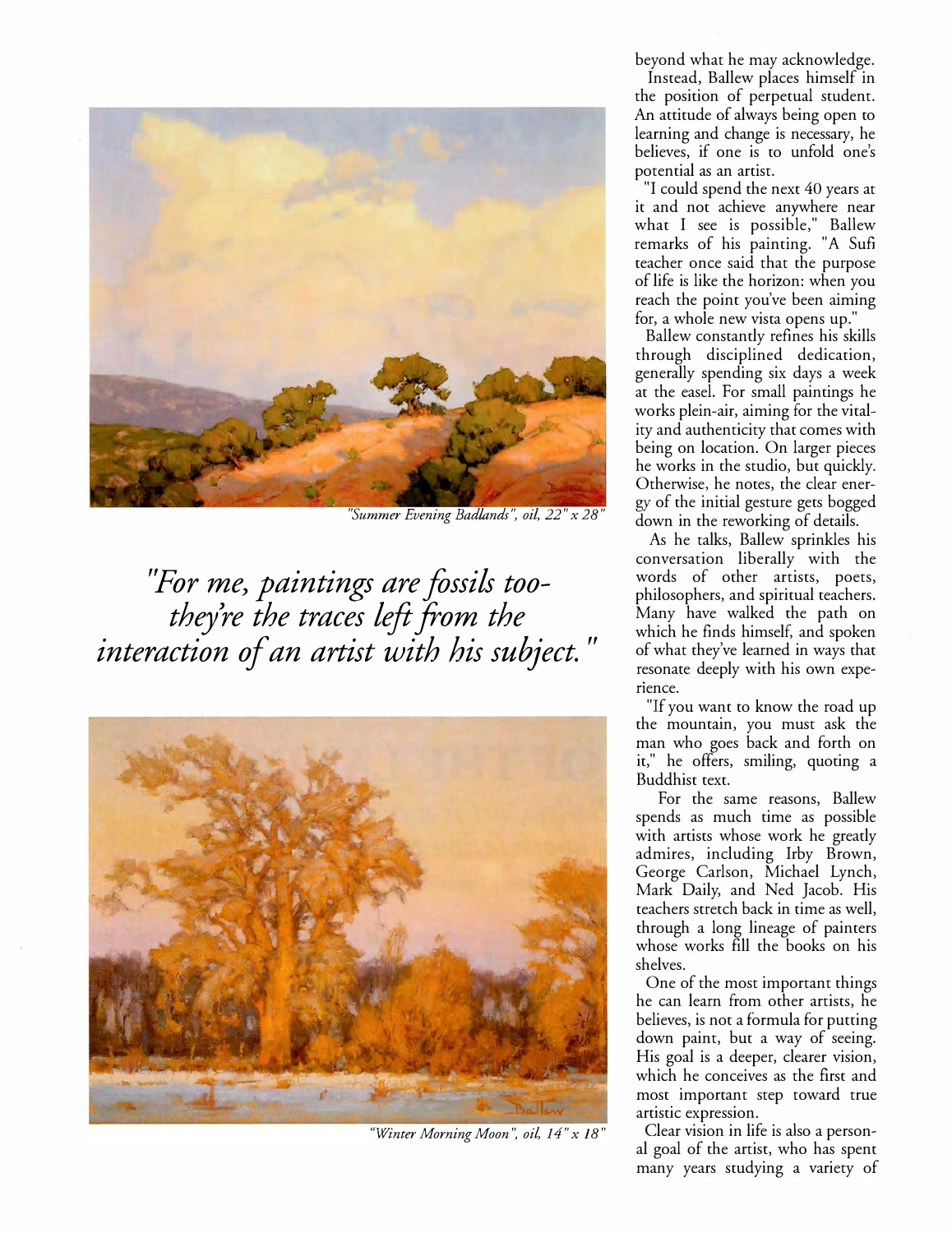

"Autumn Reflections", oil, 30" x 40"

spiritual traditions, and who practices meditation and contemplation. And while these activities may seem far removed from brush strokes on canvas, Ballew is constantly intrigued and inspired by parallels between the two.

"Painting is very much a language, in the same way that poetry and music are. And you can't expect to speak eloquently unless you know the language. The intuitive aspect of art is wide open, but the grammar, the vocabulary, is something that has to be studied and acquired over time," he professes.

"I find more and more that my meditation and art teachers are all using the same language. I feel like the years I've put into opening to that language through meditation are serving me in very profound ways as a painter. Not on the practical side, but in the way I approach painting."

That approach includes humility, study and the attention focused in the moment of creation. It also means constant searching, a belief in the importance of process over product, and a healthy appreciation for the mysterious.

This last quality- as well as a strong



love of nature- Ballew traces back to boyhood fishing trips with his father on the streams and rivers of the Midwest and east coast. One outing in particular made a lasting impression.

As dusk gathered, his father cast a fly rod into a deep pool in a small stream. The rod suddenly bent double, and the fisherman handed it to his son, telling him that the fish was likely to get away. Before it did, however, he wanted the boy to see what it felt like to have a big fish like that on the line.

"My dad said, 'There's something remarkable lurking down there. You can't grab it and take it home, but you can play with it for a while,' " he recalls. "That's what I'd like to be doing for the rest of my life- playing with the mystery. And if I'm hopeful, if I approach it with respect, painting will allow me to do that."